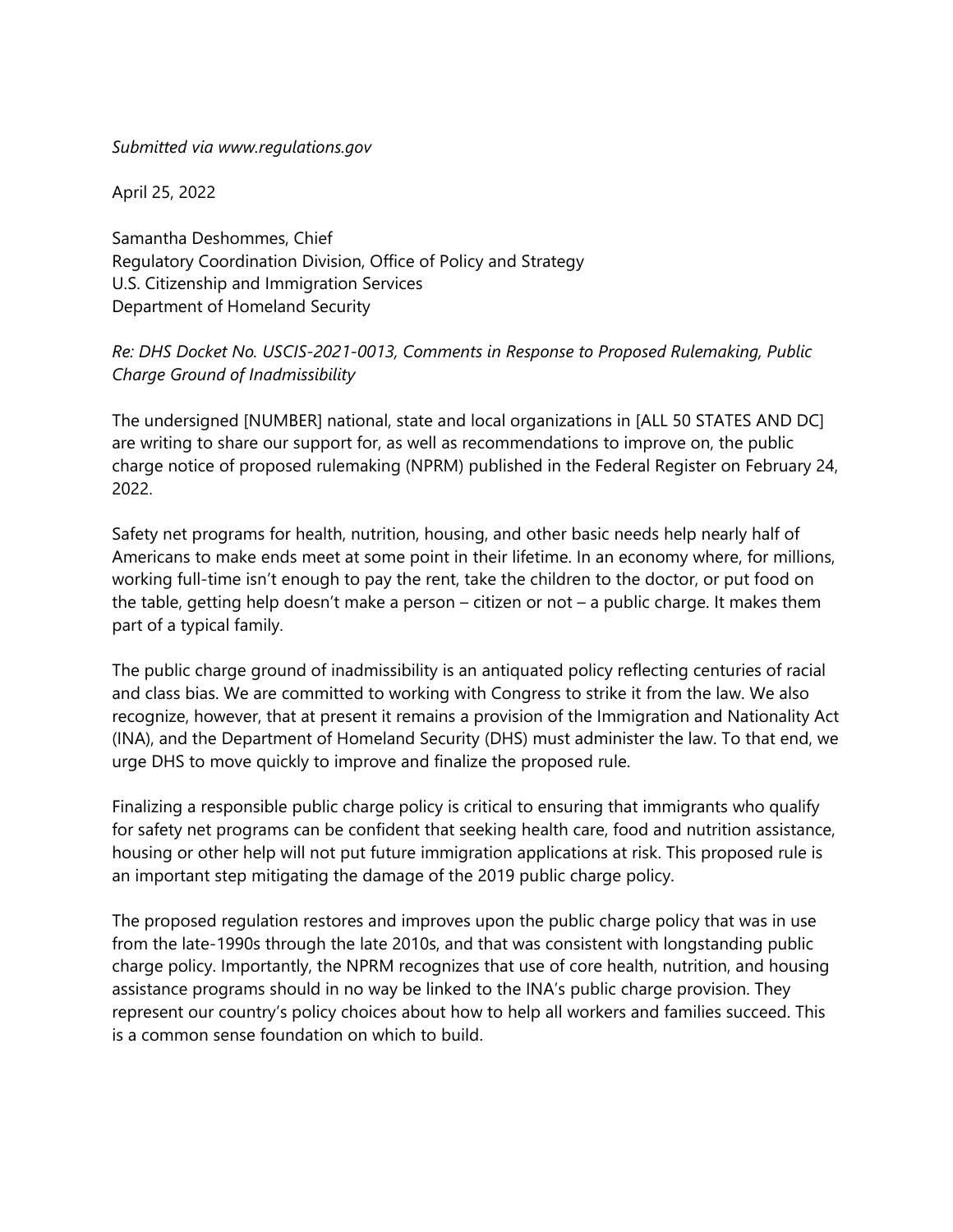We commend DHS for proposing significant improvements to the 1999 guidance. These improvements – especially proposed definitions and instructions for adjudicating officers – will reduce the bias and harm resulting from the application of the INA's public charge provision. "Primarily dependent" is the appropriate standard for a public charge determination and we support its use. We also recommend that if a person uses any programs considered in a public charge determination to overcome hardships caused by a temporary situation, that use should not be considered an indication of primary dependence. Examples include the use of such programs by survivors of domestic violence, serious crimes, disasters, accidents, or by children, pregnant or recently pregnant persons. Similarly, we support DHS's proposal to clarify that an individual's use of safety net programs while in an exempt immigration status will not be considered.

The proposed rule also improves on the 1999 guidance by defining "receipt" of safety net benefits for the purpose of public charge determinations. Under the proposal, applying for benefits, being approved for benefits in the future, assisting another to apply for benefits, or being in a household or family with someone who receives benefits does not count as receipt of benefits. This reform is crucial to ensure the administrability of the public charge rule and to mitigate the "chilling effect" of the 2019 public charge policy, especially on U.S. citizen children in mixed-status households.

We support DHS's decision not to define the five statutory factors described in the INA: the applicant's age; health; family status; assets, resources, and financial status; and education and skills. We support the rule's favorable consideration of the affidavit of support. We recommend that, consistent with longstanding Department of State instructions, a valid affidavit of support be deemed sufficient to overcome a public charge test, unless "significant public charge factors" are present, under the totality of the circumstances. Placing a focus on the affidavit of support to mitigate issues arising under the statutory factors is the most administrable approach. Defining the statutory factors would necessarily result in far more complexity and discretion, unnecessarily adding administrative burdens and opening the door to bias. In addition, we recommend that DHS retain the proposed language regarding the term "totality of the circumstances," where no one factor other than an insufficient affidavit of support, if required, should be the sole criterion for determining whether an applicant is likely to become a public charge.

We also support the enumeration of 29 categories of immigrants–beginning with refugees and asylees and ending with Syrian nationals under the Syrian Adjustment Act and others exempt under federal law–to whom the public charge ground of inadmissibility does not apply. We also urge that DHS update the USCIS policy manual to reflect any additional exempt groups. Such a comprehensive and responsive list can simplify communications and reduce the chilling effect against use of benefits for those who are clearly exempt.

However, the proposed rule falls short in several key areas and must be strengthened. The improvements detailed below are critical to ensure an equitable public charge rule consistent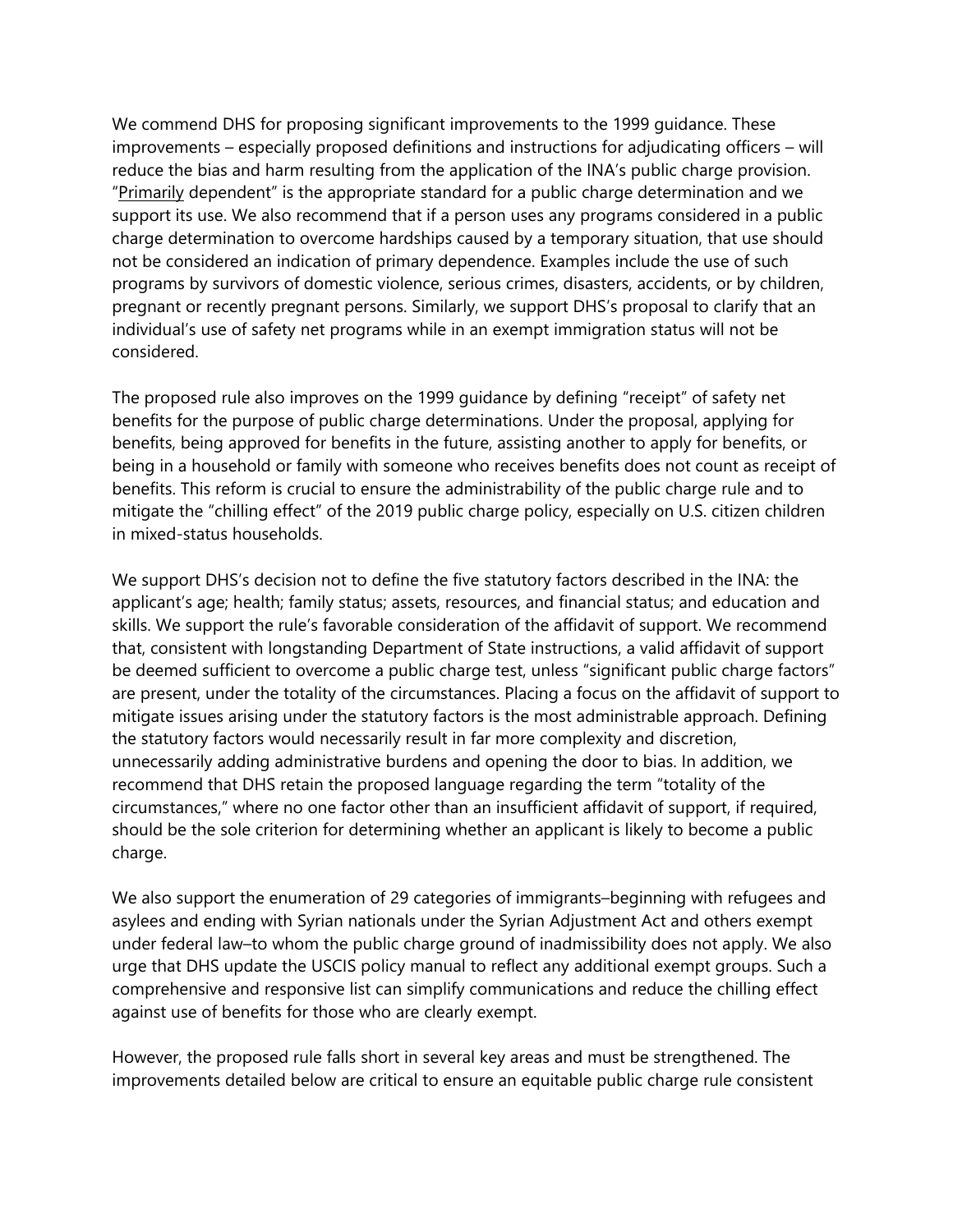with President Biden's direction that DHS and other federal agencies eliminate "barriers that prevent immigrants from accessing government services available to them."

The only two programs that should be relevant in determining whether a person is "likely at any time to become primarily dependent on the government for subsistence" are Supplemental Security Income (SSI) and Temporary Assistance for Needy Families program (TANF) cash assistance (non-cash services and short term benefits under TANF should not be considered as cash assistance). The Immigration and Naturalization Service's 1999 Field Guidance indicated that both of these programs should be considered in a public charge determination and in a 2022 letter to DHS, the U.S. Department of Health & Human Services agreed. Consideration of an applicant's use of these programs should be qualified in two essential ways. First, the rule should make clear that receipt of SSI or TANF will not automatically result in a public charge determination, but will simply be considered along with other factors in the totality of the circumstances. Second, only the applicant's current use of SSI or TANF should be considered—a person who has received benefits in the past but is not currently using benefits has had a change in circumstances that may make them unlikely to need safety net programs in the future. Past use of benefits should not be considered in public charge determinations.

No other benefits should be considered as part of the public charge determination. Specifically, we urge DHS to revise the proposed rule to exclude:

- State, Tribal, territorial, or local safety net programs, including programs providing cash assistance for income maintenance. DHS should define cash assistance as limited exclusively to cash assistance for income maintenance under the two federal cash assistance programs (TANF or SSI) and exclude all other programs, including state, Tribal, territorial, or local programs. Failure to exclude all non-federal programs, including cash assistance programs, would undermine states' efforts to mitigate social problems and inequity, as well as complicate messages about the policy, undermining nationwide efforts to combat the persistent chilling effect.
- Long-term institutionalization at government expense. Allowing any type of Medicaid coverage to be considered in a public charge determination causes confusion and perpetuates the chilling effect caused by the 2019 public charge rule. It also discriminates against people with disabilities and older adults because only people with disabilities and older adults experience long-term institutionalization. If federal longterm institutionalization is considered in a public charge determination, DHS should clarify that state, Tribal, territorial or locally funded institutionalization is excluded.

DHS should strengthen the scope of protection for vulnerable immigrants such as VAWA selfpetitioners, qualified battered immigrants, and individuals who have applied for or obtained U or T status, by adding language clarifying that, consistent with the statute, they are exempt from a public charge determination, regardless of their pathway to adjustment of status.

We appreciate DHS's invitation to provide input on "how to communicate to parents of U.S. citizen children that the receipt of benefits by such children would not be considered part of the